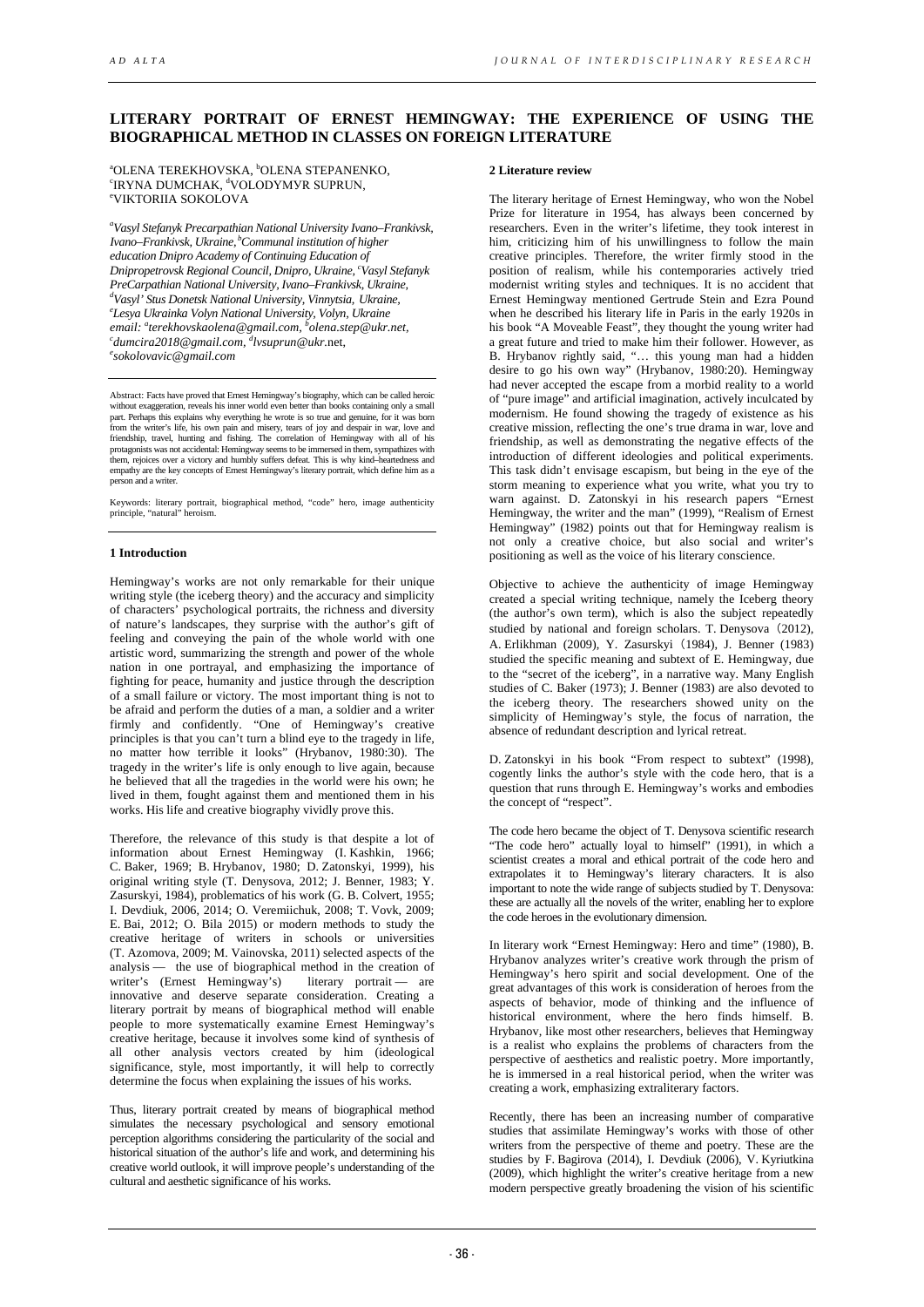research. It is particularly necessary to note the study "In a world without illusions. Hemingway's novel "A Farewell to Arms". Camus's "The Stranger" and "The Plague", through the prism of existential dimensions" by I. Devdiuk and "Typological analysis of existential issues in the prose of E. Hemingway and S. Akhmedli" by F. Bagirova, which emphasizelocal existential vectors of problems in the studied works.

Many national and foreign studies are devoted to Hemingway's personality, his life and creative biography, as well as philosophical and aesthetic views. These researches include "Ernest Hemingway" by T. Denysova (1990), "Ernest Hemingway, the writer and the man" by D. Zatonskyi (1999) and "Ernest Hemingway. A Critical and Biographical Sketch" by I. Kashkin (1966), and the English–language "Ernest Hemingway. A life Story" (C. Baker, 1969), "Hemingway: the writer as artist" (C. Baker, 1973), "Ernest Hemingway's Morality in Action"(G. B. Colvert, 1955), which thoroughly covered questions about the writer's literary contacts, his personal life, his involvement in and attitude towards all the wars in which he fought, his attitude to the fascist regime (Hitler, Franco, Mussolini), his controversial perception of economic reforms of his motherland, and the reasons for his unwillingness to return there. However, for all the unquestioned scholarly value, there is a clear difference between Hemingway's biography and his works. Hemingway and his literary heroes are distinctive in the ontological dimension, whereas the close relationship between the biographer and his heroes is obvious, the biographical method enables this connection to predict and create the literary portrait of Ernest Hemingway. This is the purpose of the research.

Therefore, the purpose of this study is to prove that biographical method is an important means of shaping the writer's literary portrait, Ernest Hemingway's in particular, and can give a deeper understanding of challenges of his works.

# **3 Materials and research methods**

The research method includes the extrapolation of biographical method (according to V. M. Peretts's classification of verbal arts research methods) to Ernest Hemingway's works, in order to interpret the the essence of what the author wanted to say by showing the main motivation guiding the artist's work, and by psychological analysis of the characters in the work.

The literature research based on biographical method puts forward three main stages: the first is critical psychoanalysis, the second – biographical research, the third – historical observation. The result of this study is the author's literary portrait.

Within the main biographical method, auxiliary methods were also used: semantic analysis techniques, historical–genetic approach, descriptive and comparative analysis methods.

The semantic analysis techniques enabled consideration and analysis of E. Hemingway's literary aesthetics in a certain system of literary and artistic direction (realism), and finding out its priority characteristics. Semantic analysis techniques also considered Hemingway's main literary characters, who are code heroes and reflect the author's position.

Historical–genetic approach was used to determine the origins of the author's literary aesthetic stance with its' evolution sources of influence.

The descriptive method enabled an investigation into the era in order to describe extraliterary factors, which determined the specific ideological form of Hemingway's literary works.

The use of comparative analysis method is due to the direct connection between the biographer and characters (especially code heroes) and events, reflected in his work, in order to create writer's literary portrait.

#### **4 Results**

The working experience of the major "Polish language and literature" (secondary education) has shown that preparing graduates of this major to work at schools requires teaching them to choose such an angle of literary expression, so as to encourage pupils' cooperation, challenge them for a debate, create an art space for exchanging opinions, feelings and associations.

One way is to create a literary portrait of a writer by means of biographical method. In my opinion, this enables a deeper insight of the author's personality and, most importantly, a better understanding of his works. This approach is also effective with the student audience: students demonstrate analytical and creative thinking skills, compare the thoughts of literary characters to the author's own point of view.

Thus, how does the author's biography designate him?

As pointed out in the scientific literature, the purpose of the historical psychological (biographical) method is "...to interpret the essence of what the author wanted to say in his work, by manifesting the main incentive factors that guide the artist's work and the psychological analysis of the characters in his piece of work. The reflection of the artist's personality in literary work lies in the full reproduction of his personality, mindset and feelings. Therefore, a meticulous study of the author's biography is necessary <...> The outstanding representatives of historical psychology (biographical) literary view have made positive research on writer's biographical works, his mental and physical life, passion and virtue. <…> The result of this study is the writer's literary portrait…" (Kozlyk, 2020:116).

The given definition speaks volumes for the close relationship between the author and his characters, and also proves the possibility of the author's literary portrait creation.

Ernest Hemingway. How does he appear from the pages of his works, from the analysis of his life and work biography, from the thinking and behavior of his favorite characters?

The first notion that attracts attention when reading the author's biography is his active attitude towards life. He did not step aside any war, any human disaster, any military, civil strife or conflict, no matter where in the world, in which continent or country these events took place. "The world and civil wars are one of the tragic geniture of contradictory, complex history of the 20th century, notes D. Zatonskyi, and Hemingway was not an indifferent observer of bloody military conflicts, but participated in them" (Zatonskyi, 1999:11–2).

For him, there was no someone else's war, grief or misery. He was equally sensitive to the cruelty and injustice of the world, regardless of his own interest and involvement in what was happening. He regarded it as his duty going there where he could subserve, help somebody or perhaps even save lives. His motto was to always be in the eye of the storm, in the flashpoint, in the most dangerous place, because that is where life is real and unvarnished, it cannot be rewritten. It is a life that beats, time that tempers, examines, and trains, sometimes breaking, but forcing to rise and move forward again. Not to passively observe, but to take action, not to neglect events, but to determine their course personally. Most importantly, one must take responsibility for what is happening, constantly quering: what did I do to change this situation for the better and did I do everything I could and had to do? In this regard, Robert Jordan's words in the novel "For Whom the Bell Tolls", which to my mind best reflect the author's own position, tell: "It was a sense of duty assumed for all the oppressed in the world, <…> it defined your position in something what you believed in unconditionally and wholeheartedly…" (Hemingway, 1982:318 –319). Therefore, "obligation to all the oppressed in the world" is the life compass of Hemingway and his favorite characters.

"The writer's task, Hemingway asserted, is unchanged, it is always to write truthfully and to express it so that it enters the reader's mind as part of his own experience" (Quoted in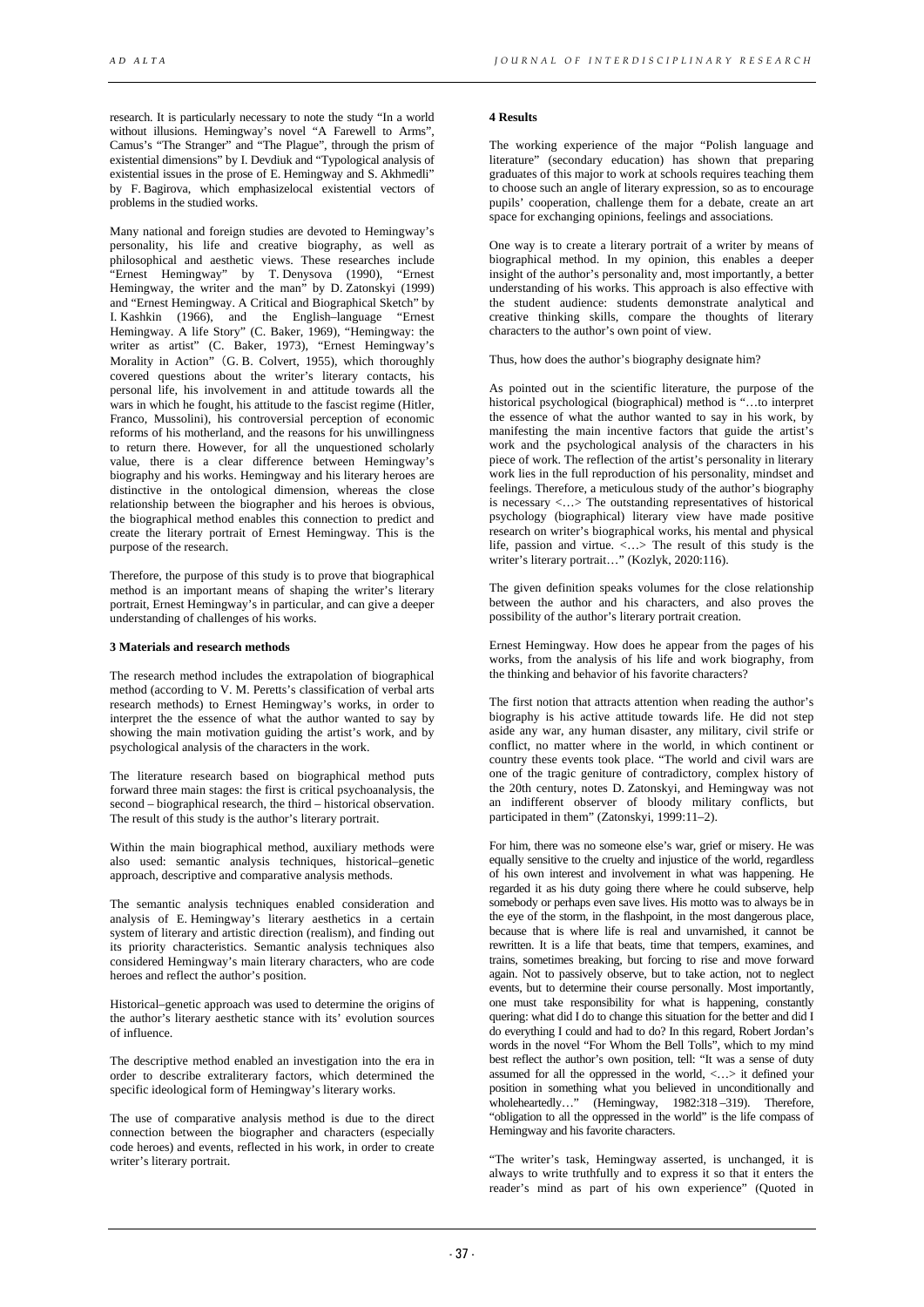Hrybanov 1980: 9). However, to write like this, one must bear everything, undergo all the terror and pain in the world and suffer, and only in this way the experience given through the words and lines born from blood, sweat, fear and pain will become the reader's "own experience". This is exactly how it was with Hemingway. His heroes are not fictional characters, but himself: "… This is Jack Barnes in the novel "The Sun Also Rises", Lieutenant Frederick Henry in "A Farewell to Arms", Colonel Cantwell in "Across the River and into the Trees", writer Harry in "The Snows of Kilimanjaro" and artist Thomas Hudson in "Islands in the Stream" (Zatonskyi, 1999:11). Still missing from this list is Robert Jordan when he, fatally wounded, preparing not so much to die as to sell his life dearly, thinks "The world is a good place and worth fighting for, and I hate to leave it" (Hemingway, 1982:542). The key to this vocation are the words "peace" and "combat". In this case, no matter where exactly, it is important that you were in that part of the world where there is an urgent need for you, for your presence, for your destiny of participation in the effort for good and justice.

Hemingway's life, full of events and adventures, ups and downs, joys and sorrows, without exaggeration can be called a book of experience and hedonism. Yes, he was a great life–lover, despite the tragic ending. Therefore, "Not only the style of writing, but also the way of living life attracted attention to Hemingway,' D. Zatonskyi justly points out, making him at the same time a bait for newspapers, for literary critics and psychoanalysts, or just curious idlers.

Hemingway the fisherman, Hemingway the hunter, Hemingway the alcoholic, "the adventurer of the century", "the great individualist", "the enemy of intelligence", supporter of "total action" is almost as famous, as Hemingway the writer (Zatonskyi, 1999:9). Therefore, to live with a full breath, not to be afraid of trials and difficulties, to accept equally firmly the gifts and challenges of fate, not to feel sorry for oneself – this is all Hemingway. "For Hemingway being strong, apt, indestructible, like an iron lever, is a role or rather a predetermined and strictly embodied moral agenda. He created himself according to the terms of this agenda: for instance, he sought danger not because he emotionally craved it, or for the reason that he was involved in an overwhelming "attraction to death", but to polish his art of reincarnation, to test it over again in practice" (Zatonskyi, 1999: 10). Then he embodied the agenda into his favorite characters, or rather the code heroes, for this "code" was born from the writer's life, as a result of what had been experienced and seems to have already been overcome, but, unfortunately, often recalls itself in dreams, in anxieties and phobias, in physical pain as the consequences of combat injuriess and concussions.

#### **5 Discussion**

Significantly, the code heroes Jake Barnes and Pedro Romero in "The Sun Also Rises", Frederick Henry in "A Farewell to Arms", Robert Jordan in "For Whom the Bell Tolls" have nothing exaggeratedly heroic. They perform no glorious feats, show no particular bravery or courage. They are ordinary people in war, in everyday life, in human relations. B. Hrybanov's opinion about Frederick Henry ("A Farewell to Arms") is a reasonable one: "…Hemingway seems to lay stress on the commonness of his character, who lives for the day and does not really want to think about the fatuity of this war and how it may end" (Hrybanov, 1980: 84). However, this muted, undemonstrative "commonness" is most appealing about them. For the reason that they are real, with their true fears and pain, suffering and jealousy, with their true, tacky understanding of life, love and friendship. Thus, genuineness, naturalness are one of the key concepts in the Hemingway's code hero. All the genuine and natural caused the writer's admiration and respect, as it was born of the wisdom of life, it had no insincerity and significant charm, it was life itself. Speculating on the heroine of the novel "The Sun Also Rises" Brett Ashley the researcher B. Hrybanov rightly remarks: "Brett Ashley has the main trait that Hemingway valued most in people, naturalness" (Hrybanov, 1980: 64).

One more trait of Hemingway's code heroes is connected with genuineness and naturalness "…the ability to face the truth, no

matter how dreadful it may be. < ... > accept life ... as it is..." (Hrybanov, 1980: 70). Thus, meekness at the challenges of destiny is an important marker of the code heroes' moral agenda. Not to complain and not to growl of life, but to follow their own way humbly and bear their cross decently. Hemingway detects true heroism in this: "…the ability to behave "sportingly" in any, even the most odious circumstances. He found true heroism in conquering any obstacles through constant efforts of self– disciplined will" (Hrybanov, 1980: 70)

The quintessence of the ideas of humility and at the same time battle and active opposition to the challenges of destiny is the parable "The Old Man and the Sea". Hemingway repeatedly acknowledged that he was blessed with the image of the Old Man: "The Old Man is not only good for his benignity, naivety and humility, by which is meant the ability to live in harmony with oneself. There is something more significant in the Old Man, genuine and natural heroism (Hrybanov, 1980: 247).

The reason why the image of the Old Man is so striking is that the author was personally acquainted with more than one such fisherman who went to sea as to duel with destiny, were great masters of their craft, loved fishing, loved the ocean, wisely respected its laws, bowed to its beauty and majesty. It seemed that the ocean was father and mother to them, taught them endurance and patience, fed them and simultaneously developed the wisdom of conciliation with losses and defeats. The ocean tested them for fear and courage, as if it wanted to determine that extreme, utmost measure of their mental and physical potential, and then sincerely rewarded the most worthy: "The figure of the simple old Cuban Santiago is a generalized image of a great man of unrevealed abilities in his own way, who in other circumstances would show "what a man is capable of"... (Kashkin, 1966: 223). Moreover, it seems Hemingway himself turned into the Old Man for a while, for he also knew fishing with its risks, and adored the beauty of the ocean. Surely, it is he himself who experiences the whole Old Man's tragedy, talks to the fish, the ocean, the Boy, to God cheering himself up: "it seems sometimes… that behind Santiago's words there is the voice of the author getting old, his intonations and his favourite thoughts" (Kashkin, 1966:227). Hemingway's words come to mind again, that is, one has to experience everything what one is writing about, one has to know and feel the subject of the story: "… To enter the very essence of the phenomenon, to conceive the sequence of facts and actions that conjure this or that feelings, and to write about this phenomenon… so that the reader… feels himself a protagonist and his compassion becomes as convincing as if it were happening to him." (Quoted from: Hrybanov, 1980: 26). In the parable "The Old Man and the Sea", this creative goal is best realized, as the author himself said: "It seems that I to have finally achieved what I have been working on all my life" (Quoted from: Hrybanov 1980: 254).

Indeed, the parable "The Old Man and the Sea" on the one hand, is the result of the life exploration of both the author and his favorite code hero and on the other hand, it reflects the principle of truthful representation, arising from the writer's life itself, from his experience of victories, failures and losses, from his love of life, people and the great writer's work. It is not accidental that it is the hero of this story, Old Man Santiago, who delivers the words that best characterize Hemingway's and his heroes' moral code: "Man is not created to suffer defeat. Man can be destroyed, but he cannot be defeated!"

# **6 Conclusions**

Thus, the author's biography is an important source of information about him. Biographical facts and events often reveal his mental world better than books, because behavior and actions are a more important proof of the author's moral ethics and literary appearance.

Ernest Hemingway's literary portrait absorbed all the disasters and pain of the era in which he lived and worked, because his positive writing urged to ring the bell, warning of danger or calling for a battle against all evil in the world. Not to stay away,